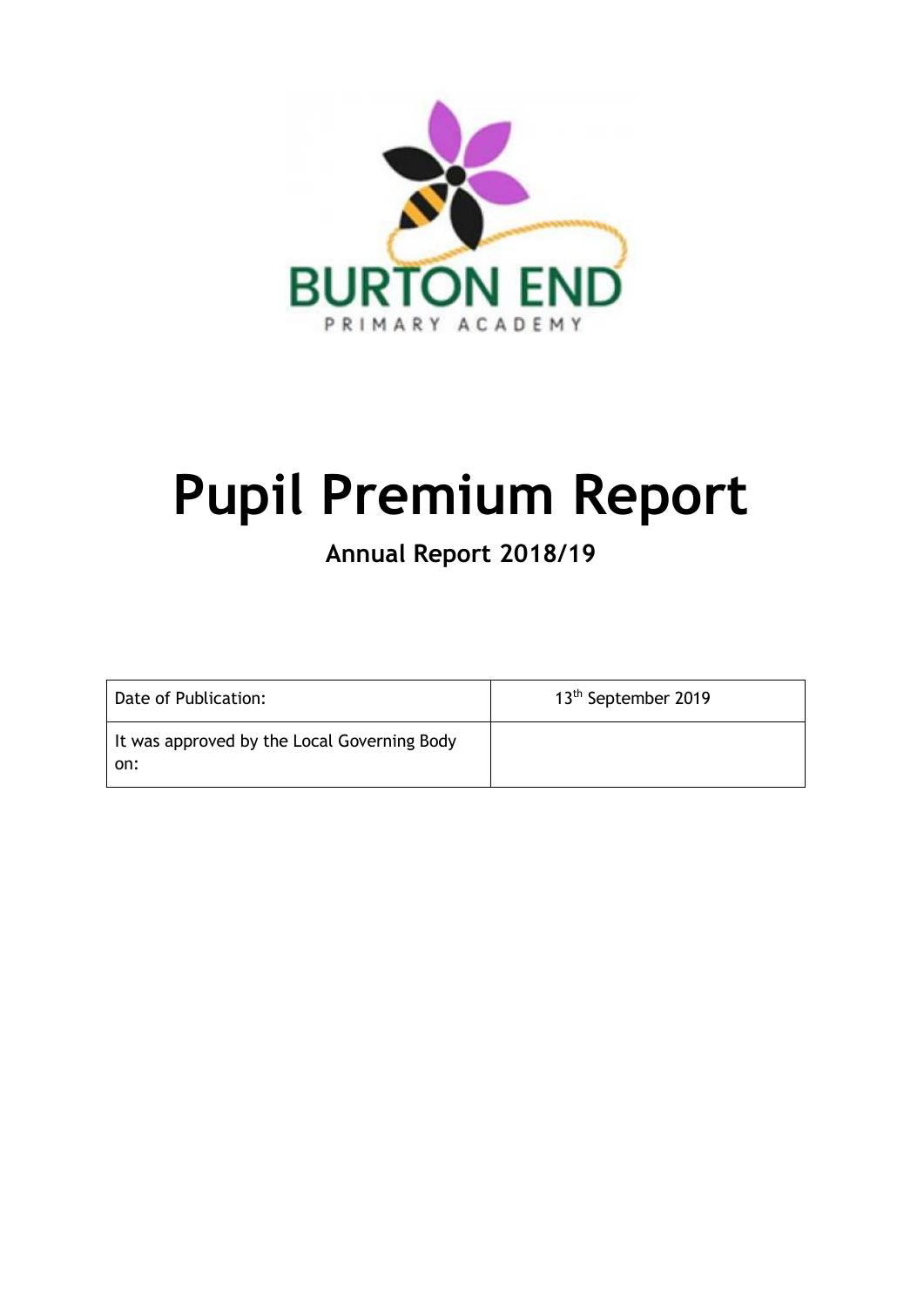# **PUPIL PREMIUM REPORT 2018/19**

# **What is the Pupil Premium Grant?**

The Pupil Premium Grant (PPG) was introduced in April 2011 and is an additional source of funding provided to schools to help them address any underlying inequalities between eligible children and their peers. The measure used for identifying eligible children is as follows:

- registered as eligible for Free School Meals (FSM) during the preceding 6 years
- 'looked after' by the local authority (CLA)
- have a parent currently serving in the armed forces

The level of the Pupil Premium funding in the last financial year 2017-2018 was £1320 per pupil, with Looked After Children (LAC) and adopted children's funding at £1,900 per pupil.

It is for schools to decide how the Pupil Premium is spent, since they are best placed to assess what additional provision should be made for the individual children within their responsibility. However, schools are accountable for how they use the additional funding. Part of this accountability is for schools to report on how the Pupil Premium has been used.

The following report illustrates how we at Burton End Primary Academy are using the Pupil Premium Grant:

| <b>Pupil Numbers:</b>           |     |
|---------------------------------|-----|
| Total on roll:                  | 402 |
| <b>Receiving Pupil Premium:</b> | 65  |
| <b>Funding Received:</b>        |     |

| , . anianis novoni vai |         |
|------------------------|---------|
| 2017-18                | E79,170 |
| 2018-19                | £86,910 |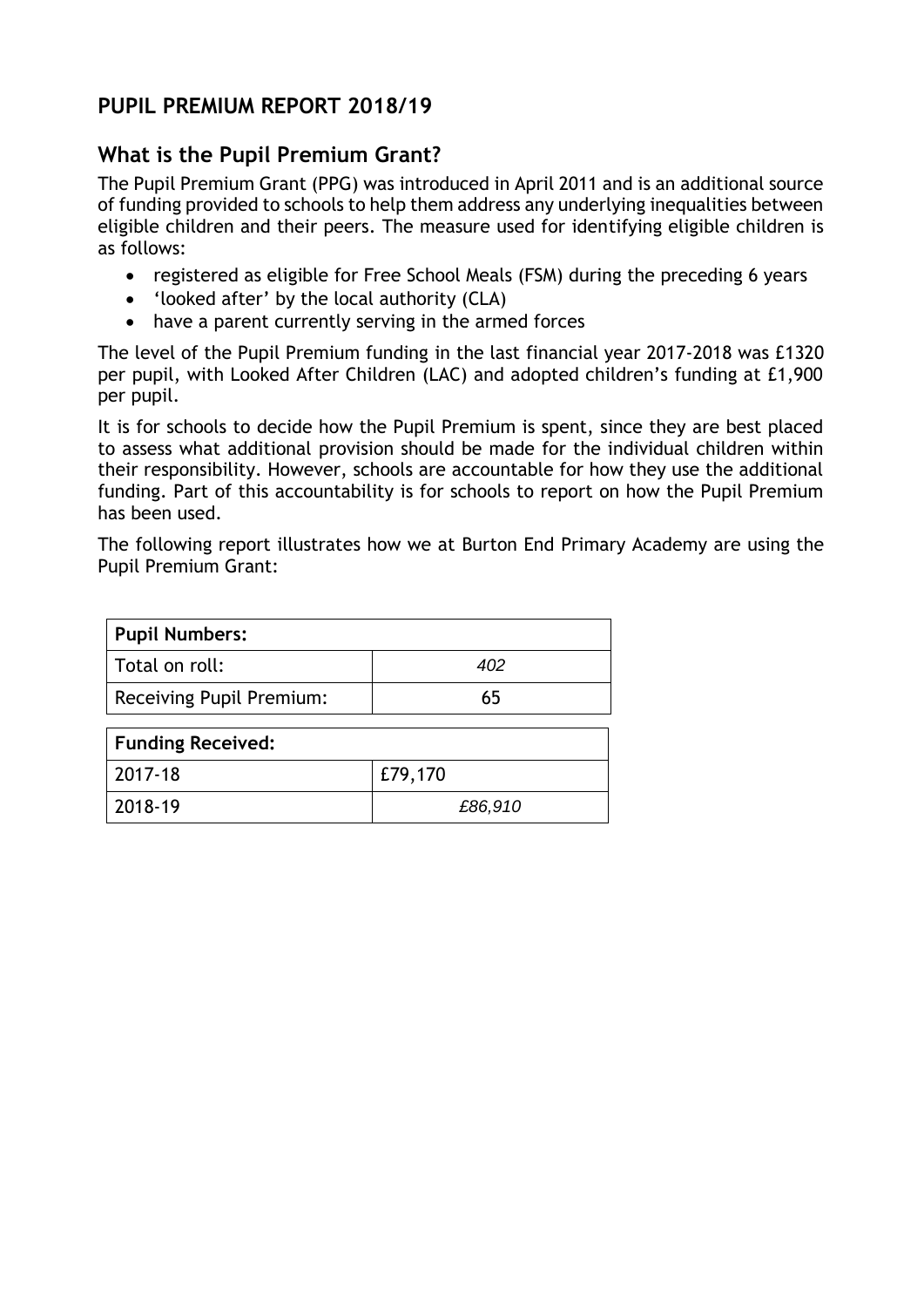#### **Objectives for the Pupil Premium Grant:**

- Provide additional educational support to improve the progress and attainment of those children eligible
- Diminish the difference between the achievement of those children eligible for PPG and their non-PPG peers
- Address any known underlying inequalities between children eligible and their non-PPG peers
- Ensure that the additional funding reaches children who need it most and that it makes an impact on both their education and their lives

**Specific Objectives for the Pupil Premium Grant at Burton End Primary Academy:**

- *Ensure that quality of teaching is consistently 'Good' or better across the school so that disadvantaged pupils receive high-quality teaching.*
- *Develop children's vocabulary so that they can talk confidently about what they are learning and have experiences that will help boost vocabulary.*
- *Improve children's ability to manage their emotions and feelings*
- *Close the academic gap between disadvantaged children and their peers*
- *Improve attendance of disadvantaged children to maximise their learning time at school*
- *Develop and reinforce home-school relationships to ensure that children get consistent expectations.*

#### **Focus for spending:**

The main objective of Pupil Premium spending at Burton End is to accelerate eligible children's progress to ensure they achieve age related expectations. This is done by:

- Providing high quality teaching and learning in across all lessons.
- Providing opportunities for children to develop their reading skills and develop their vocabulary both orally and in writing.
- Providing additional experiences for children outside of the classroom (cultural capital).
- Providing pastoral care and support for children who are facing barriers to accessing the curriculum due to emotional and/ or personal issues.
- Investing in staff to run small groups and 1:1 sessions to help children develop and consolidate skills learned in lessons.

Some Pupil Premium Funding is also used to support families with paying for school trips and visits as well as visitors to the school.

#### **Summary of spending: 2018-2019**

#### **Use of funding**

**Accelerated Reader** – used to increase enthusiasm for reading and providing the school with a way of assessing reading skills and ages on a more regular basis. The percentage of Pupil Premium eligible children reaching the expected standard for reading has improved. An accelerated reader competition was held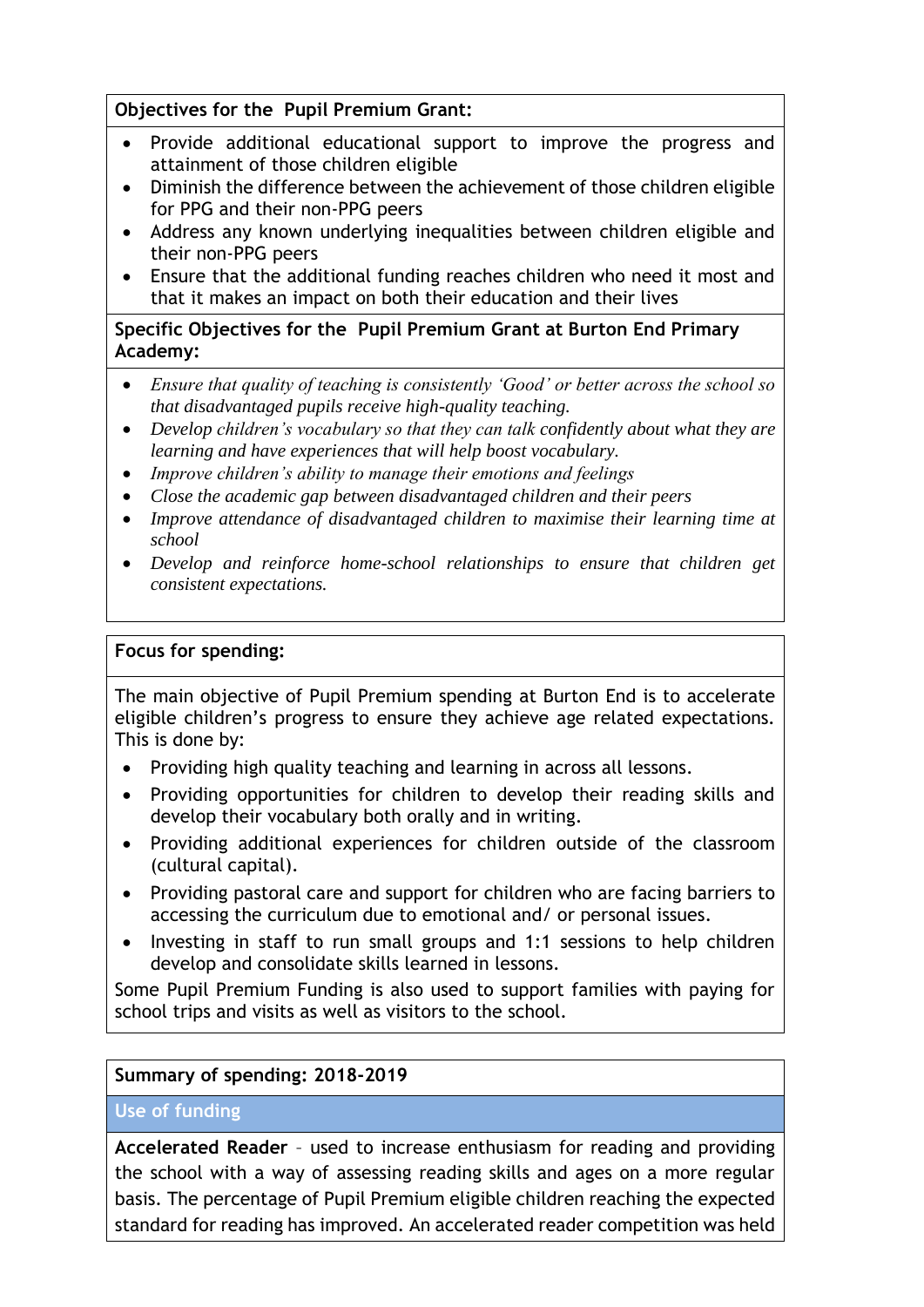#### to further encourage engagement with reading.

#### **Targeted Staffing**

# **LSA Support**

The Pupil Premium also contributed to wards the employment of LSAs (Learning Support Assistants) who were able to work with children to pre and post teach key concepts, carry out learning interventions and support high-quality teaching in classrooms. Additional training was given to LSAs by members of the Senior Leadership Team in order to up-skill them and increase their effectiveness in the classroom. LSAs have supported with behaviour for learning and HLTAs have provided cover for teachers who have attended professional development activities.

 **1 ELSA – full time, 1 ELSA – part time (Pastoral/Emotional Support)** Emotional Literacy Support Assistants were employed in order to help support children with social and emotional barriers to learning and to liaise with families. These were invaluable in helping children with social and emotional challenges and barriers overcome them and apply a more positive and grounded attitude to work. The ELSAs would be available where needed but would also deliver a short programme of activities. The full-time ELSA was also employed as a FSM (family support worker) who could be a point-of-contact for vulnerable families at the school. Not only did this contribute to supporting families with their attendance, but also improved home-school relations.

#### **Before and after-school clubs**

The Pupil Premium paid for some agencies to come in to deliver pre and postschool clubs. Some of these clubs were directly geared towards encouraging disadvantaged children and were well attended. The clubs offered the children a chance to develop sports and creative skills that they might otherwise have been unable to access outside of school. Another aim of these clubs was to increase the attendance and punctuality of disadvantaged and neardisadvantaged children. A specialist PE teacher as well as outside agencies were employed to come in and deliver these clubs and sessions to ensure that the quality of these were good.

#### **Attendance**

An educational welfare officer was employed (by the Trust) on a part-time basis in order to support the school with monitoring attendance and dealing with poor attendance. The budget also allowed staff to spend more time looking into attendance issues which was a priority for the year. Parents of PP eligible children were contacted as a priority and the advice from the EWO helped to support parents and the school in ensuring attendance improved.

#### **Curriculum Resources** – including:

#### **Maths Mastery**

After being a 'pilot' school for the scheme four years ago, the school has rolled out Maths Mastery across the whole school. Maths mastery has helped children consolidate maths skills and develop strategies to solve problems as well as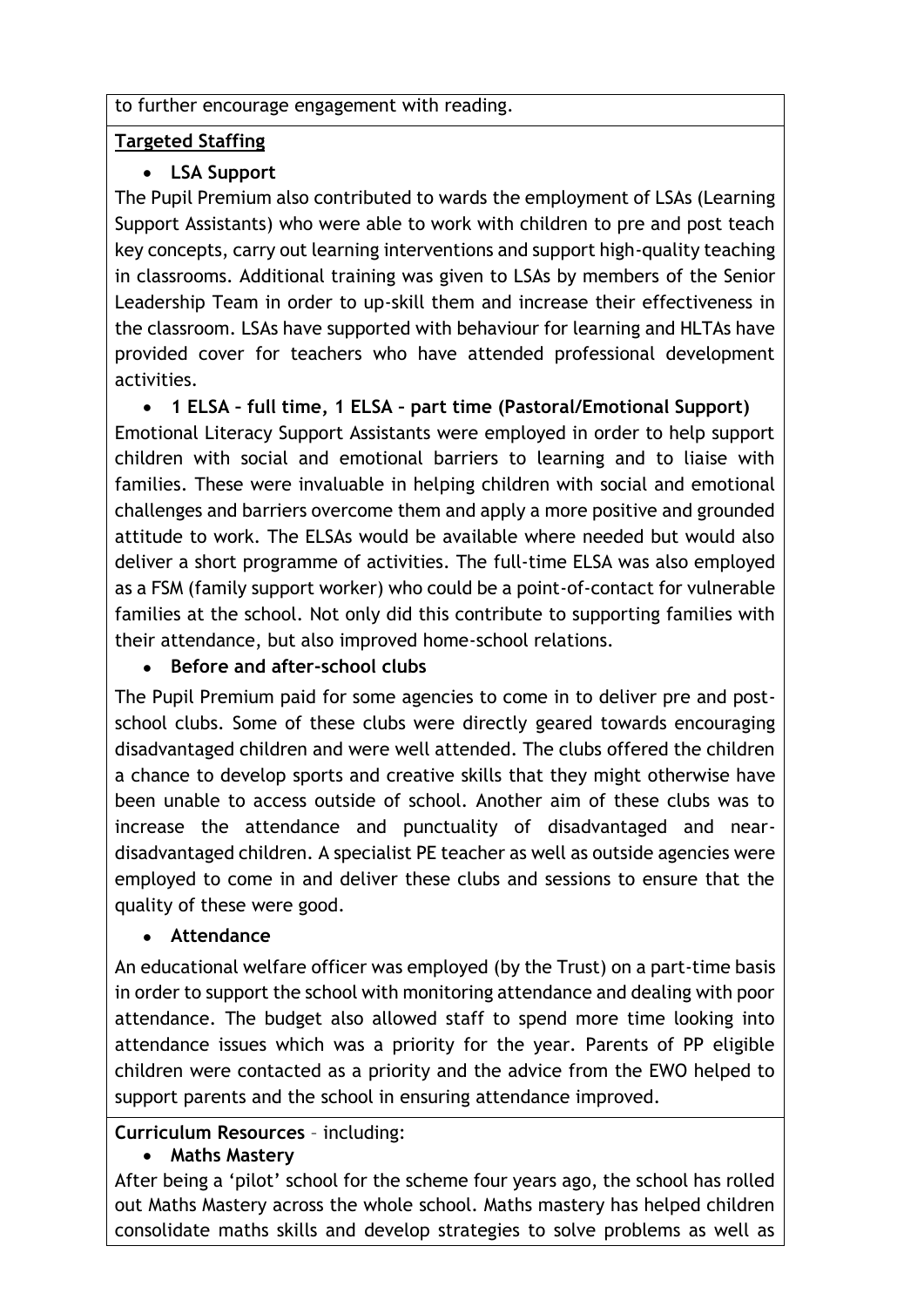encouraging speech and social interaction (answers are given in full sentences and vocabulary features heavily in all lessons). Maths Mastery follows a clear lesson structure and has clear expectations which has helped to provide a consistent approach to maths across the school.

# **Teaching and learning professional development**

Some Pupil Premium expenditure was used to send teachers and other members of staff on professional development activities to improve their classroom practise and to help contribute to a positive school culture to benefit children. These included training on book scrutiny and curriculum development.

# **Investment in reading books**

As children's increased engagement and enjoyment of reading was identified as a priority for the school, some of the Pupil Premium was also spent on buying in high quality books and texts for children to read. These were all collated and 'banded' by LSAs so that they could be used as part of the Accelerated Reader scheme.

# **No More Marking**

Some Pupil Premium funding contributed towards NMM (No More Marking) which has helped teachers assess children's writing during the school year by comparing their scores to other participating schools. It has also served to increase the accuracy of teacher assessments by being able to compare pieces of work with other children of a similar age. Teachers have also been able to look at 'typical' pieces of work from children in other year groups so progress throughout and have been able to see the progression of skills being taught and implemented in different year groups.

# **Commando Joe**

The school purchased 'Commando Joe' which is a scheme designed to support the curriculum by offering practical team-based tasks to build children's resilience, self-confidence and motivation. Teachers have used this throughout the year to support children and there are plans to run an after-school club using these resources in the new year which will be geared to Pupil Premium eligible children.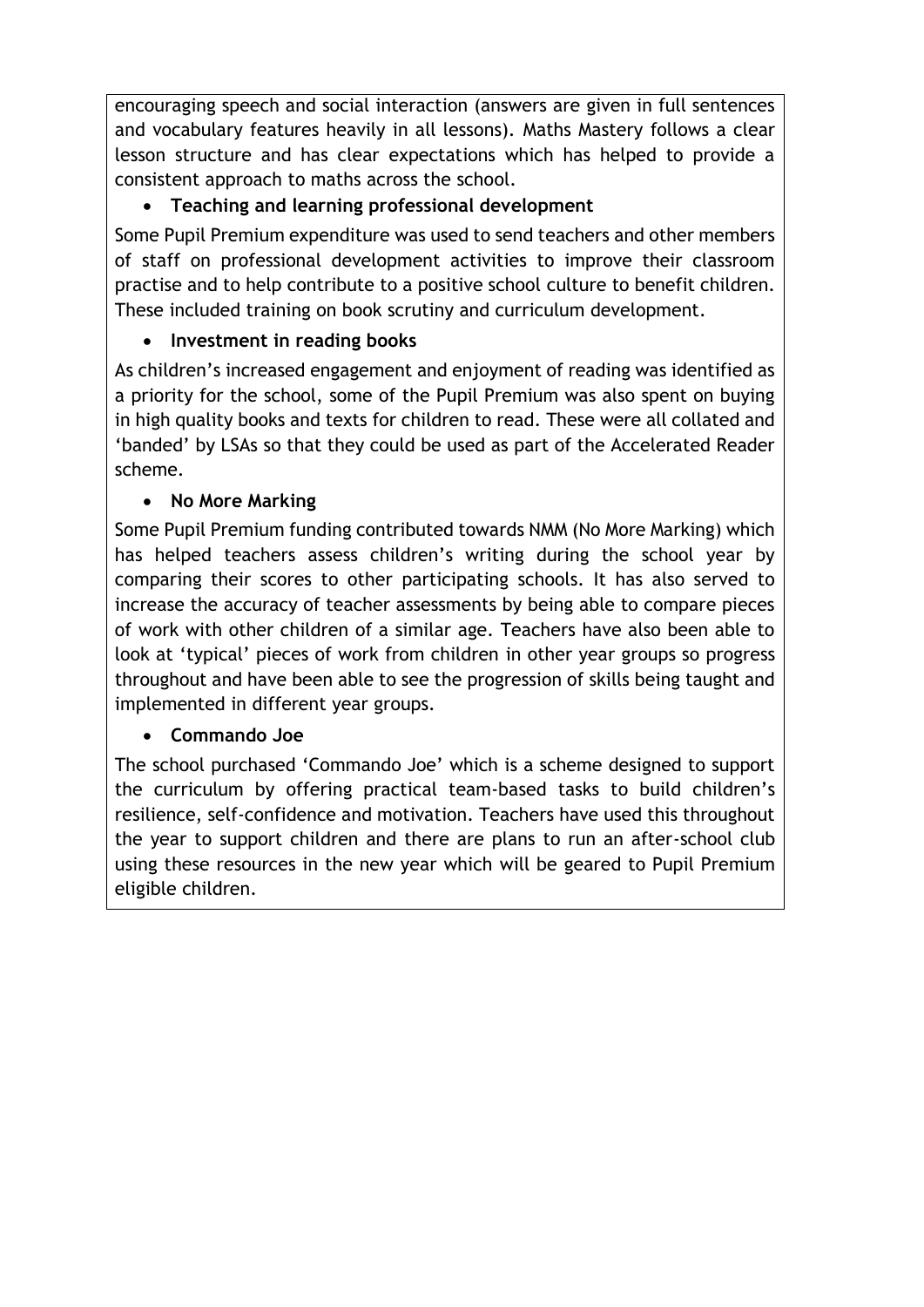#### **Performance Data Overview**

#### **Reception:**

|              | 2017 | 2018 | 2019       |
|--------------|------|------|------------|
| GLD (Non PP) | 78%  | 78%  | 2.1%<br>רד |
| GLD (PP)     | 22%  | 43%  |            |

# **Phonics Screening Check:**

|                 | 2017 | 2018 | 2019  |
|-----------------|------|------|-------|
| Year 1 (Non PP) | 85%  | 90%  | 84.8% |
| Year 1 (PP)     | 50%  | 71%  | 50%   |

#### **Year 2:**

|                                   | 2017 | 2018 | 2019  |
|-----------------------------------|------|------|-------|
| Reading (Expected - all students) | 65%  | 75%  | 70%   |
| Reading (Expected) (PP)           | 33%  | 29%  | 33.3% |
| Writing (Expected - all students) | 67%  | 70%  | 63.3% |
| Writing (Expected) (PP)           | 40%  | 33%  | 11.1% |
| Maths (Expected - all students)   | 81%  | 75%  | 80%   |
| Maths (Expected) (PP)             | 56%  | 33%  | 66.7% |

# **Year 6 (Attainment):**

|                           | 2017 | 2018 | 2019 |
|---------------------------|------|------|------|
| <b>RWM (Expected)</b>     | 49%  | 57%  | 53%  |
| RWM (Expected) (PP)       | 15%  | 30%  | 50%  |
| <b>Reading (Expected)</b> | 60%  | 72%  | 71%  |
| Reading (Expected)(PP)    | 31%  | 50%  | 70%  |
| <b>Writing (Expected)</b> | 68%  | 69%  | 65%  |
| Writing (Expected) (PP)   | 38%  | 40%  | 60%  |
| <b>Maths (Expected)</b>   | 58%  | 71%  | 75%  |
| Maths (Expected) (PP)     | 31%  | 50%  | 50%  |

|                | <b>Y6 Progress (points)</b> | 17/18  | 18/19  |
|----------------|-----------------------------|--------|--------|
|                | All                         | $-3.3$ | 0.2    |
| <b>Reading</b> | PP                          | $-2.4$ | $-2.8$ |
|                | Non                         | $-3.5$ | $+0.8$ |
| Writing        | All                         | $-3.5$ | $-1.8$ |
|                | PP                          | $-3.0$ | $-0.3$ |
|                | Non                         | $-3.6$ | $-2.3$ |
| Maths          | All                         | $-3.3$ | 0.9    |
|                | PP                          | $-2.5$ | $-1.1$ |
|                | Non                         | $-3.5$ | $+1.3$ |